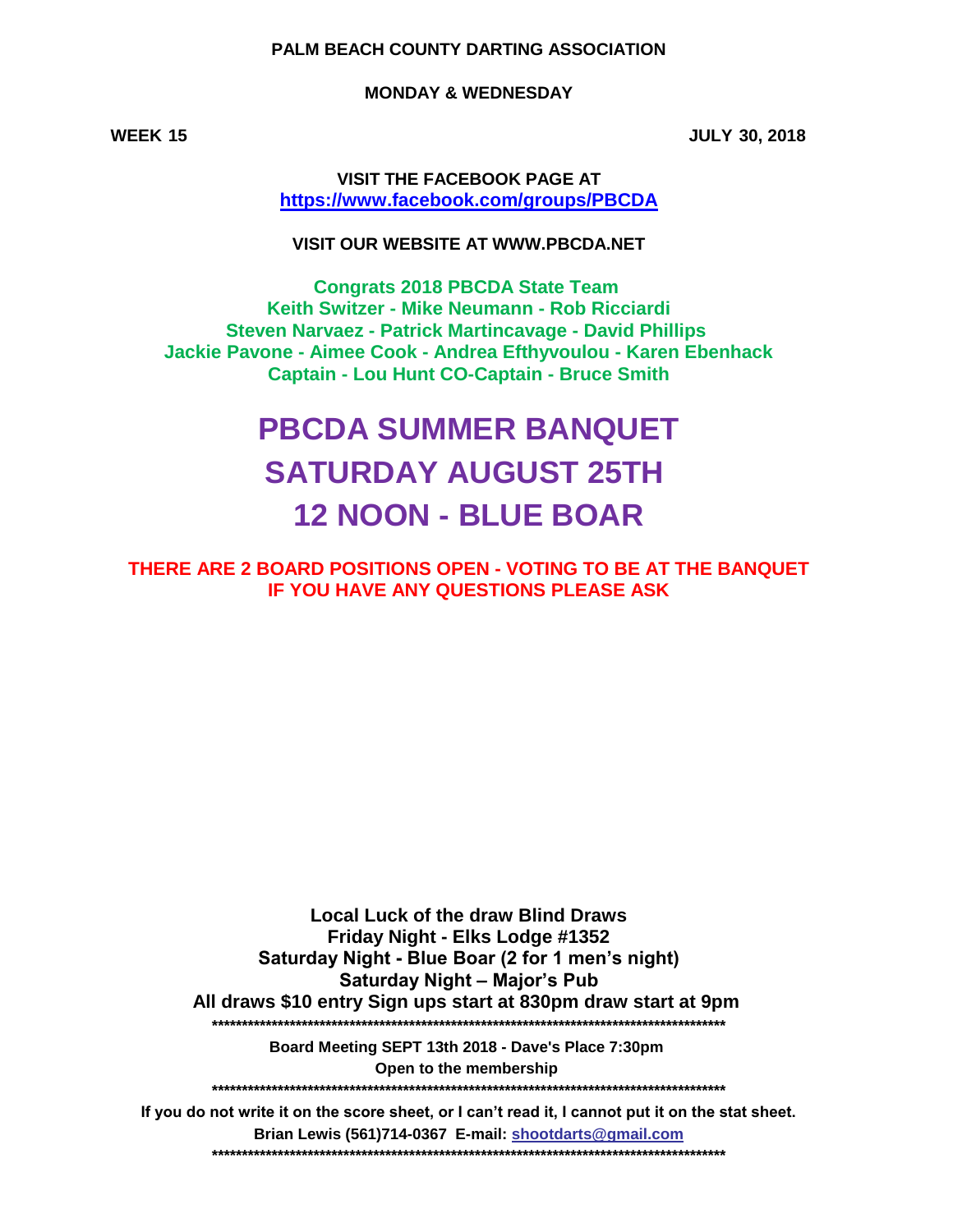**PALM BEACH COUNTY DARTING ASSOCIATION** 

**WEEK**

**JULY**

| M BEACH COUNTY DARTING ASSOCIATION | <b>TEAM'S</b>                        | <b>Totals</b> |
|------------------------------------|--------------------------------------|---------------|
|                                    | <b>ISHEEHAN'S - THE KNIGHTS</b>      | 373           |
| <b>MONDAY DIV 1</b>                | IRACKS N BALLS – LUCKY BASTARDS      | 337           |
| <b>STAT SHEET</b>                  | <b>IEAGLE'S – DAVID</b>              | 255           |
| 15                                 | <b>IBB'S BAR &amp; GRILL - AARON</b> | 242           |
|                                    | <b>IBLUE BOAR - BUTTHEADS</b>        | 222           |
| 30.2018                            | <b>IBLUE BOAR - BRIAN</b>            | 185           |

|                |                                             |                  |                     |                          |                |                                  | Individual 401 game stats    |                       |              |
|----------------|---------------------------------------------|------------------|---------------------|--------------------------|----------------|----------------------------------|------------------------------|-----------------------|--------------|
| \$             | <b>BLUE BOAR - BUTTHEADS</b>                | <b>All-Stars</b> | 180                 | R <sub>9</sub>           | 6 <sub>B</sub> | %W                               | <b>Wins</b>                  | Loses                 | <b>Games</b> |
| \$             | <b>BRUCE SMITH</b>                          | 212              | 1                   | $\mathbf{2}$             |                | 56%                              | 20                           | 16                    | 36           |
| \$             | <b>PATRICK HICKEY</b>                       | 63               |                     |                          |                | 50%                              | 6                            | 6                     | 12           |
| \$             | <b>JAMES DUNNING</b>                        | 72               | $\mathbf{1}$        |                          |                | 27%                              | 4                            | 11                    | 15           |
| \$             | <b>MARK WOMACK</b>                          | 167              |                     |                          |                | 52%                              | 22                           | 20                    | 42           |
| B              | <b>JOHN LAFRENIERE</b>                      | 47               |                     |                          |                | 54%                              | 13                           | 11                    | 24           |
| \$             | <b>RON SWORDS</b>                           | 38               |                     |                          |                | 23%                              | 9                            | 30                    | 39           |
|                | <b>TEAM TOTALS</b>                          | 599              | $\overline{2}$      | $\overline{2}$           | $\overline{0}$ | 44%                              | 74                           | 94                    | 168          |
| \$             | <b>RACKS N'BALL'S - LUCKY BASTARDS</b>      | <b>All-Stars</b> |                     |                          |                |                                  |                              |                       |              |
|                |                                             |                  | 180                 | R9                       | 6 <sub>B</sub> | %W                               | <b>Wins</b>                  | Loses<br>0            | <b>Games</b> |
| B              | <b>STEVEN NARVAEZ</b>                       | 17               |                     |                          |                |                                  | 3                            |                       | 3            |
| B              | <b>DAVE PHILLIPS</b>                        | 189              | 1                   |                          |                | 52%                              | 22                           | 20                    | 42           |
| B              | <b>LOU HUNT</b>                             | 108              |                     |                          |                | 53%                              | 24                           | 21                    | 45           |
| \$             | <b>BOB BIRCH</b>                            | 101              |                     |                          |                | 33%                              | 7                            | 14                    | 21           |
| \$             | <b>ROBERT KRAFT</b>                         | 91               |                     |                          |                | 74%                              | 20                           | $\overline{7}$        | 27           |
| \$             | <b>KEITH SWITZER</b>                        | 315              | 1                   |                          |                | 67%<br>58%                       | 28<br>104                    | 14<br>76              | 42           |
|                | <b>TEAM TOTALS</b>                          | 821              | $\overline{2}$      | $\overline{0}$           | $\mathbf{0}$   |                                  |                              |                       | 180          |
| \$             | <b>BB'S BAR &amp; GRILL - AARON</b>         | <b>All-Stars</b> | 180                 | R <sub>9</sub>           | 6 <sub>B</sub> | %W                               | <b>Wins</b>                  | Loses                 | <b>Games</b> |
| \$             | <b>AARON CAMPBELL</b>                       | 218              |                     | 1                        |                | 49%                              | 22                           | 23                    | 45           |
| \$             | <b>ASHLEY RICHEY</b>                        | 44               |                     |                          |                | 89%                              | 8                            | $\mathbf{1}$          | 9            |
| \$             | <b>KEVIN WEST</b>                           | 257              |                     |                          |                | 38%                              | 15                           | 24                    | 39           |
| \$             | <b>NICK VIDULICH</b>                        | 91               |                     |                          |                | 43%                              | 18                           | 24                    | 42           |
| \$             | <b>BRITTANY TRUEMPER</b>                    | 64               |                     |                          |                | 27%                              | 8                            | 22                    | 30           |
| \$             | <b>TOM SMITH</b>                            | 23               |                     |                          |                | 0%                               | $\bf{0}$                     | 6                     | 6            |
|                | <b>TEAM TOTALS</b>                          | 697              | $\overline{0}$      | 1                        | $\bf{0}$       | 42%                              | 71                           | 100                   | 171          |
| $\mathfrak{L}$ | <b>EAGLE'S - DAVID</b>                      | <b>All-Stars</b> | 180                 | R <sub>9</sub>           | 6 <sub>B</sub> | %W                               | <b>Wins</b>                  | Loses                 | <b>Games</b> |
| \$             | <b>DAVID GIORDANO</b>                       | 136              |                     | 1                        |                | 36%                              | 12                           | 21                    | 33           |
| \$             | <b>ALICE GIORDANO</b>                       | 64               |                     |                          |                | 30%                              | 10                           | 23                    | 33           |
| \$             | <b>MIKE KASEMEYER</b>                       | 110              |                     | 1                        |                | 31%                              | 13                           | 29                    | 42           |
| \$             | <b>CHRIS SCHEURMANN</b>                     | 76               |                     |                          |                | 63%                              | 15                           | 9                     | 24           |
| \$             | <b>PAUL WILLARD</b>                         | 296              | $\mathbf{2}$        | $\mathbf{1}$             |                | 67%                              | 28                           | 14                    | 42           |
|                |                                             |                  |                     |                          |                |                                  |                              |                       |              |
|                | <b>TEAM TOTALS</b>                          | 682              | $\overline{2}$      | $\overline{\mathbf{3}}$  | $\overline{0}$ | 45%                              | 78                           | '96                   | 174          |
| \$             | <b>SHEEHAN'S - THE KNIGHTS</b>              | <b>All-Stars</b> | 180                 | R <sub>9</sub>           | 6B             | %W                               | <b>Wins</b>                  | Loses                 | Games        |
| \$             | <b>IMIKE NEUMANN</b>                        | 333              |                     | $\mathbf{2}$             |                | 79%                              | 31                           | 8                     | 39           |
| \$             | <b>PATRICK MARTINCAVAGE</b>                 | 284              | $\mathbf{1}$        |                          |                | 83%                              | 30                           | $6\overline{6}$       | 36           |
| \$             | <b>KURT DOUGLASS</b>                        | 24               |                     |                          |                | 92%                              | 11                           | 1                     | 12           |
| \$             | <b>RYAN SHEEHAN</b>                         | 241              |                     | 1                        |                | 56%                              | 22                           | 17                    | 39           |
| \$             | <b>NICK EFTHYVOULOU</b>                     | 68               |                     |                          |                | 20%                              | 3                            | 12                    | 15           |
| \$             | <b>GARY HOOPER</b>                          | 90               |                     |                          |                | 79%                              | 19                           | 5                     | 24           |
|                | <b>TEAM TOTALS</b>                          | 1040             | $\mathbf{1}$        | $\overline{\mathbf{3}}$  | $\mathbf{0}$   | 70%                              | 116                          | 49                    | 165          |
| \$             | <b>BLUE BOAR - BRIAN</b>                    | <b>All-Stars</b> | 180                 | R <sub>9</sub>           | 6 <sub>B</sub> | %W                               |                              |                       | <b>Games</b> |
|                |                                             |                  |                     |                          |                | 45%                              | <b>Wins</b><br>19            | Loses                 |              |
| В<br>\$        | <b>BRIAN LEWIS</b>                          | 115<br>56        |                     |                          |                | 38%                              | 9                            | 23<br>$\overline{15}$ | 42<br>24     |
|                | <b>RICK CONRAD</b><br><b>BRANDON PARKER</b> | 38               |                     |                          |                | 29%                              | $\overline{7}$               | 17                    | 24           |
| \$             |                                             |                  |                     |                          |                | 72%                              | 13                           | 5                     |              |
| \$             | <b>TIM LONG</b>                             | 91               |                     | 1                        |                |                                  |                              |                       | 18           |
| \$             | <b>JUSTIN JONES</b>                         | 172              |                     |                          |                | 57%                              | 17                           | 13                    | 30           |
| \$             | <b>JOE RUSSO</b><br><b>TEAM TOTALS</b>      | 74               | 1<br>$\overline{1}$ | 1                        | $\mathbf{0}$   | 19%<br>41%                       | 7<br>72                      | 29<br>102             | 36<br>174    |
|                |                                             | 546              |                     |                          |                |                                  |                              |                       |              |
|                | <b>MEN'S TOP ALL-STARS</b>                  |                  |                     |                          |                |                                  | <b>WOMEN'S TOP ALL-STARS</b> |                       |              |
|                | <b>MIKE NEUMANN</b>                         | 333              |                     | <b>BRITTANY TRUEMPER</b> |                |                                  |                              |                       | 64           |
|                | <b>KEITH SWITZER</b>                        | 315              |                     | <b>ALICE GIORDANO</b>    |                |                                  |                              |                       | 64           |
|                | <b>PAUL WILLARD</b>                         | 296              |                     | <b>ASHLEY RICHEY</b>     |                |                                  |                              |                       | 44           |
|                | <b>MEN'S HIGH IN</b>                        |                  |                     |                          |                |                                  | <b>WOMEN'S HIGH IN</b>       |                       |              |
|                | <b>KEITH SWITZER</b>                        | 160              |                     | <b>ALICE GIORDANO</b>    |                |                                  |                              |                       | 96           |
|                | <b>MEN'S HIGH OUT</b>                       |                  |                     |                          |                |                                  | <b>WOMEN'S HIGH OUT</b>      |                       |              |
|                | <b>DAVID PHILLIPS</b>                       | 164              |                     | <b>BRITTANY TRUEMPER</b> |                |                                  |                              |                       | 107          |
|                | <b>HONORABLE MENTION</b>                    |                  |                     |                          |                |                                  | <b>401 BEST OUT'S</b>        |                       |              |
|                | MIKE NEUMANN 120 OUT / TIM LONG 120 IN      |                  |                     |                          |                | <b>KEITH SWITZER 11 DART OUT</b> |                              |                       |              |
|                | PATRICK MARTINCAVAGE 131 OUT                |                  |                     |                          |                |                                  |                              |                       |              |
|                |                                             |                  |                     |                          |                |                                  |                              |                       |              |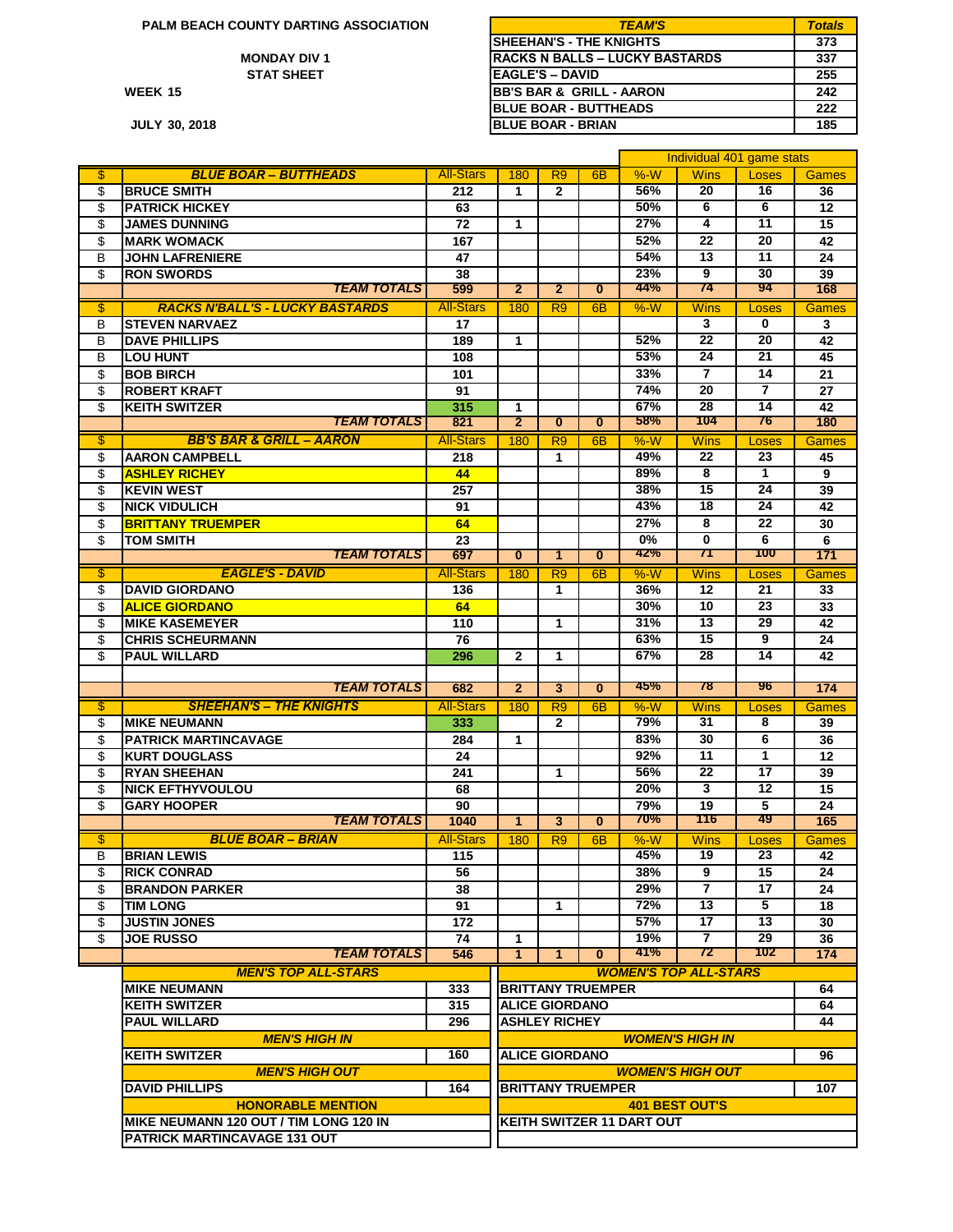**PALM BEACH COUNTY DARTING ASSOCIATION**

#### **MONDAY DIV 2 STAT SHEET**

**WEEK**

**JULY 30, 2018**

| M BEACH COUNTY DARTING ASSOCIATION | <b>TEAM'S</b>            | Totals |
|------------------------------------|--------------------------|--------|
|                                    | <b>IBB'S - PAUL</b>      | 243    |
| <b>MONDAY DIV 2</b>                | IJOHNNY Q'S - NORRIS     | 198    |
| <b>STAT SHEET</b>                  | <b>IRED PARROT- RON</b>  | 192    |
| 15                                 | <b>IBLUE BOAR - DAVE</b> | 162    |
|                                    | IELK'S - JOHN            | 155    |
| 30, 2018                           | <b>IELK'S - DANNY</b>    | 110    |

|                         |                                            |                          |                         |                       |                |              |                              | Individual 401 game stats |                 |
|-------------------------|--------------------------------------------|--------------------------|-------------------------|-----------------------|----------------|--------------|------------------------------|---------------------------|-----------------|
| \$                      | <b>BLUE BOAR - DAVE</b>                    | <b>All-Stars</b>         | 180                     | R <sub>9</sub>        | 6 <sub>B</sub> | %W           | <b>Wins</b>                  | Loses                     | <b>Games</b>    |
| \$                      | <b>DAVE PAUGH</b>                          | 46                       |                         |                       |                | 52%          | 22                           | 20                        | 42              |
| \$                      | <b>TONY VALENTI</b>                        | 45                       |                         |                       |                | 71%          | 30                           | 12                        | 42              |
| \$                      | <b>VINCENT ARMAS</b>                       | 14                       |                         |                       |                | 29%          | 6                            | 15                        | 21              |
| \$                      | <b>DAVE DIEDRICH</b>                       | 39                       |                         | 1                     |                | 70%          | 21                           | 9                         | 30              |
| \$                      | JOHN BURNS                                 | 10                       |                         |                       |                | 29%          | 6                            | 15                        | 21              |
|                         |                                            |                          |                         |                       |                |              |                              |                           |                 |
|                         | <b>TEAM TOTALS</b>                         | 154                      | $\overline{0}$          | $\mathbf{1}$          | $\overline{0}$ | 54%          | 85                           | 71                        | 156             |
| \$                      | <b>RED PARROT - RON</b>                    | <b>All-Stars</b>         | 180                     | R <sub>9</sub>        | 6 <sub>B</sub> | %W           | <b>Wins</b>                  | Loses                     | Games           |
| \$                      | <b>RON HILL</b>                            | 50                       |                         |                       |                | 55%          | 18                           | 15                        | 33              |
|                         | <b>JOE RECKERS</b>                         | 35                       |                         |                       |                |              | 26                           | 7                         | 33              |
| \$                      | <b>RAY ALHO</b>                            | 21                       |                         |                       |                | 79%          | 13                           | 26                        | 39              |
| \$                      |                                            |                          |                         |                       |                | 33%          |                              |                           |                 |
| \$                      | <b>ELISHA GUFFY</b>                        | $\overline{\mathbf{3}}$  |                         |                       |                | 17%          | 3                            | 15                        | 18              |
| \$                      | <b>MIKE MODROW</b>                         | 30                       |                         |                       |                | 29%          | 6                            | 15                        | 21              |
| \$                      | TAZ LILIESTEDT<br><b>TEAM TOTALS</b>       | 24<br>163                | $\bf{0}$                | $\bf{0}$              | $\bf{0}$       | 75%<br>48%   | 9<br>75                      | 3<br>81                   | 12<br>156       |
|                         |                                            |                          |                         |                       |                |              |                              |                           |                 |
| $\overline{\mathbb{S}}$ | <b>BB'S-PAUL</b>                           | <b>All-Stars</b>         | 180                     | R <sub>9</sub>        | 6 <sub>B</sub> | %W           | <b>Wins</b>                  | Loses                     | <b>Games</b>    |
| \$                      | <b>CHRIS CUMMINS</b>                       | 27                       |                         |                       |                | 50%          | 12                           | 12                        | 24              |
| \$                      | <b>PAUL DORLING</b>                        | 15                       |                         |                       |                | 92%          | 11                           | $\mathbf{1}$              | 12              |
| \$                      | <b>BRYANT HUMPHREY</b>                     | 34                       |                         |                       |                | 74%          | 29                           | 10                        | 39              |
| \$                      | <b>WILLIAM FEDORENKO</b>                   | $\overline{25}$          |                         |                       |                | 58%          | 14                           | 10                        | $\overline{24}$ |
| \$                      | <b>CHRIS RICCIARDI</b>                     | 9                        |                         |                       |                | 62%          | 13                           | 8                         | 21              |
| \$                      | <b>DAN MILLER</b>                          | 107                      |                         |                       |                | 88%          | 37                           | 5                         | 42              |
|                         | <b>TEAM TOTALS</b>                         | 217                      | $\overline{\mathbf{0}}$ | $\bf{0}$              | $\bf{0}$       | 72%          | 116                          | 46                        | 162             |
| \$                      | <b>ELK'S - JOHN</b>                        | <b>All-Stars</b>         | 180                     | R <sub>9</sub>        | 6 <sub>B</sub> | $%-W$        | <b>Wins</b>                  | Loses                     | <b>Games</b>    |
| \$                      | <b>JOHN LIGUORI</b>                        | 34                       |                         |                       |                | 57%          | 17                           | 13                        | 30              |
| \$                      | <b>CRAIG SARGENT</b>                       | 47                       |                         |                       |                | 56%          | 15                           | $\overline{12}$           | $\overline{27}$ |
| \$                      | <b>ERIC STRINGER</b>                       | 22                       |                         |                       |                | 48%          | 10                           | 11                        | 21              |
| \$                      | <b>GEORGE ZOCCHI</b>                       | 34                       |                         |                       |                | 42%          | 15                           | 21                        | 36              |
| \$                      | <b>JOHN MISKURA</b>                        | 28                       |                         |                       |                | 15%          | 6                            | 33                        | 39              |
|                         |                                            |                          |                         |                       |                |              |                              |                           |                 |
|                         | <b>TEAM TOTALS</b>                         | 165                      | $\bf{0}$                | $\bf{0}$              | $\bf{0}$       | 41%          | 63                           | 90                        | 153             |
|                         | <b>JOHNNY Q'S - NORRIS</b>                 | <b>All-Stars</b>         | 180                     | R <sub>9</sub>        | 6 <sub>B</sub> | %W           | <b>Wins</b>                  | Loses                     | <b>Games</b>    |
| \$                      | <b>LENORRIS WHITFIELD</b>                  | 25                       |                         |                       |                | 67%          | 26                           | 13                        | 39              |
| \$                      | <b>AMY LOPEZ</b>                           | 13                       |                         |                       |                | 39%          | $\overline{13}$              | 20                        | 33              |
| \$                      | <b>BRUCE HAASE JR II</b>                   | 34                       |                         |                       |                | 59%          | 16                           | 11                        | 27              |
| \$                      | <b>BRUCE HAASE III</b>                     | 28                       |                         |                       |                | 40%          | 12                           | 18                        | 30              |
| \$                      | <b>JAMES JOYCE</b>                         | 12                       |                         |                       |                | 33%          | 3                            | 6                         | 9               |
| \$                      | <b>JOE LOPEZ</b>                           | 56                       | $\mathbf{1}$            |                       |                | 64%          | 23                           | 13                        | 36              |
|                         | <b>TEAM TOTALS</b>                         | 168                      | $\mathbf{1}$            | $\bf{0}$              | $\bf{0}$       | 53%          | 93                           | 81                        | 174             |
| \$                      | <b>ELK'S - DANNY</b>                       | <b>All-Stars</b>         | 180                     | R <sub>9</sub>        | 6 <sub>B</sub> | $%-W$        | <b>Wins</b>                  | Loses                     | <b>Games</b>    |
| \$                      | <b>DANNY GIBSON</b>                        | 21                       |                         |                       |                | 47%          | 14                           | 16                        | 30              |
| \$                      | <b>PATTI PHILLIPS</b>                      | 8                        |                         |                       |                | 42%          | 15                           | 21                        | 36              |
| \$                      | <b>MELISSA GENDRON</b>                     | 6                        |                         |                       |                |              | $\mathbf{2}$                 | 10                        | 12              |
| \$                      | <b>KAREN EBENHACK</b>                      | $\overline{7}$           |                         |                       |                | 17%<br>13%   | 5                            | 34                        | 39              |
|                         | <b>CHERYL EDWARDS</b>                      |                          |                         |                       |                |              |                              |                           | 15              |
| \$                      |                                            | 10                       |                         |                       |                | 7%           | 1                            | 14                        |                 |
|                         | <b>KENNY ALLFREY</b><br><b>TEAM TOTALS</b> | $\mathbf 0$<br>52        | $\bf{0}$                | $\bf{0}$              | $\bf{0}$       | $0\%$<br>27% | $\mathbf 0$<br>37            | 3<br>98                   | 3<br>135        |
|                         | <b>MEN'S TOP ALL-STARS</b>                 |                          |                         |                       |                |              |                              |                           |                 |
|                         |                                            |                          |                         |                       |                |              | <b>WOMEN'S TOP ALL-STARS</b> |                           |                 |
|                         | <b>DAN MILLER</b>                          | 107                      | <b>AMY LOPEZ</b>        |                       |                |              |                              |                           | 13              |
|                         | <b>JOE LOPEZ</b>                           | 56                       |                         | <b>CHERYL EDWARDS</b> |                |              |                              |                           | 10              |
|                         | <b>RON HILL</b>                            | 50                       |                         | <b>PATTI PHILLIPS</b> |                |              |                              |                           | 8               |
|                         | <b>MEN'S HIGH IN</b>                       |                          |                         |                       |                |              | <b>WOMEN'S HIGH IN</b>       |                           |                 |
|                         | <b>ERIC STRINGER</b>                       | 142                      | <b>MELISA GENDRON</b>   |                       |                |              |                              |                           | 94              |
|                         | <b>MEN'S HIGH OUT</b>                      |                          |                         |                       |                |              | <b>WOMEN'S HIGH OUT</b>      |                           |                 |
|                         | <b>JOE RECKERS</b>                         | 135                      | <b>KAREN EBENHACK</b>   |                       |                |              |                              |                           | 55              |
|                         |                                            | <b>HONORABLE MENTION</b> |                         |                       |                |              |                              |                           |                 |
|                         |                                            |                          |                         |                       |                |              |                              |                           |                 |
|                         |                                            |                          |                         |                       |                |              |                              |                           |                 |
|                         |                                            |                          |                         |                       |                |              |                              |                           |                 |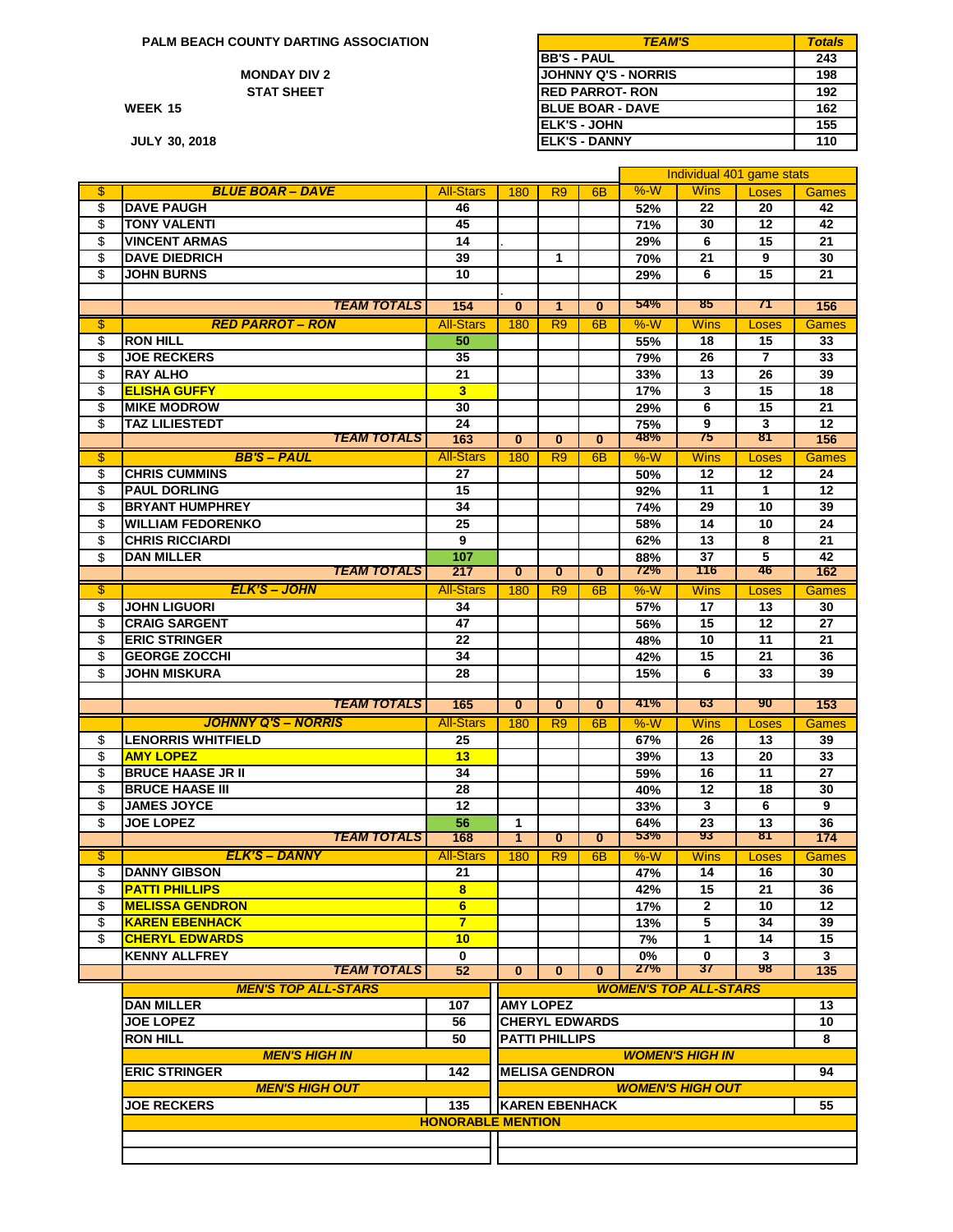## **STAT SHEET WEDNESDAY DIV A**

| <b>TEAM'S</b>                | <b>Totals</b> |
|------------------------------|---------------|
| <b>IBB'S - JACKIE</b>        | 218           |
| <b>BLUE BOAR - ZEUSTER'S</b> | 197           |
| <b>IMAJOR'S - BECKY</b>      | 151           |
| <b>BLUE BOAR - WILD BOAR</b> | 124           |

**15 WEEK**

**AUGUST 1, 2018**

|                          |                              |                  |                        |                      |                |                                   | Individual 401 game stats |                |                         |
|--------------------------|------------------------------|------------------|------------------------|----------------------|----------------|-----------------------------------|---------------------------|----------------|-------------------------|
| \$                       | <b>BLUE BOAR - ZEUSTERS</b>  | <b>All-Stars</b> | 180                    | R <sub>9</sub>       | 6 <sub>B</sub> | $%-W$                             | <b>Wins</b>               | Loses          | <b>Games</b>            |
| $\overline{\mathcal{S}}$ | <b>BRUCE SMITH</b>           | 110              |                        |                      |                | 85%                               | 33                        | 6              | 39                      |
| \$                       | <b>BILL GREEN</b>            | 14               |                        |                      |                | 48%                               | 10                        | 11             | 21                      |
| \$                       | <b>LOU HUNT</b>              | 52               |                        |                      |                | 44%                               | 20                        | 25             | 45                      |
| B                        | <b>AIMEE COOK</b>            | 27               |                        |                      |                | 64%                               | 27                        | 15             | 42                      |
| \$                       | <b>NICK GOLD</b>             | 8                |                        |                      |                | 22%                               | $\mathbf{2}$              | $\overline{7}$ | 9                       |
| \$                       | <b>TOM WESTHOUSE</b>         | 18               |                        |                      |                | 56%                               | 5                         | 4              | 9                       |
| \$                       | <b>JADE GOLD</b>             | $\overline{0}$   |                        |                      |                | 33%                               | $\mathbf{1}$              | $\mathbf{2}$   | $\mathbf{3}$            |
|                          | <b>TEAM TOTALS</b>           | 229              | $\overline{0}$         | $\mathbf{0}$         | $\mathbf{0}$   | 58%                               | 98                        | 70             | 168                     |
|                          | <b>MAJOR'S - BECKY</b>       | <b>All-Stars</b> | 180                    | R <sub>9</sub>       | 6 <sub>B</sub> | $%-W$                             | <b>Wins</b>               | <b>Loses</b>   | <b>Games</b>            |
| \$                       | <b>BECKY McILROY</b>         | 22               |                        |                      |                | 27%                               | 9                         | 24             | 33                      |
| B                        | <b>RICH CLARK</b>            | 54               |                        |                      |                | 51%                               | 20                        | 19             | 39                      |
| \$                       | <b>JANICE PHIPPS</b>         | 46               |                        |                      |                | 50%                               | 18                        | 18             | 36                      |
| \$                       | <b>JOE DZURICK</b>           | 76               |                        |                      |                | 56%                               | 25                        | 20             | 45                      |
| $\overline{\mathcal{S}}$ | <b>JOE McCARTHY</b>          | 18               |                        |                      |                | 46%                               | 12                        | 14             | 26                      |
|                          |                              |                  |                        |                      |                |                                   |                           |                |                         |
|                          |                              |                  |                        |                      |                |                                   |                           |                |                         |
|                          | <b>TEAM TOTALS</b>           | 216              | $\bf{0}$               | $\bf{0}$             | $\bf{0}$       | 47%                               | 84                        | 95             | 179                     |
| $\overline{\$}$          | <b>BB'S-JACKIE</b>           | <b>All-Stars</b> | 180                    | R <sub>9</sub>       | 6 <sub>B</sub> | $%-W$                             | <b>Wins</b>               | Loses          | <b>Games</b>            |
| B                        | <b>JACKIE PAVONE</b>         | 35               |                        |                      |                | 86%                               | 36                        | 6              | 42                      |
| \$                       | <b>BOB BIRCH</b>             | 68               |                        | 1                    |                | 39%                               | 13                        | 20             | 33                      |
| \$                       | <b>JOHN LAFRENIERE</b>       | 27               |                        |                      |                | 63%                               | 19                        | 11             | 30                      |
| \$                       | <b>JOHN STEARMAN</b>         | 23               |                        |                      |                | 56%                               | 20                        | 16             | 36                      |
| \$                       | <b>ROB RICCIARDI</b>         | 101              |                        |                      |                | 75%                               | 27                        | 9              | 36                      |
| \$                       | <b>MIKE NEUMANN</b>          | 8                |                        |                      |                |                                   | $\bf{0}$                  | $\mathbf 0$    | $\bf{0}$                |
|                          | <b>AMY RICCIARDI</b>         | $\overline{2}$   |                        |                      |                | 0%                                | $\mathbf 0$               | $\overline{3}$ | $\overline{\mathbf{3}}$ |
|                          | <b>TEAM TOTALS</b>           | 264              | $\bf{0}$               | $\blacktriangleleft$ | $\bf{0}$       | 64%                               | 115                       | 65             | 180                     |
| \$                       | <b>BLUE BOAR - WILD BOAR</b> | <b>All-Stars</b> | 180                    | R <sub>9</sub>       | 6 <sub>B</sub> | %W                                | <b>Wins</b>               | <b>Loses</b>   | <b>Games</b>            |
| \$                       | <b>ANDREA EFTHYVOULOU</b>    | $\overline{7}$   |                        |                      |                | 13%                               | 6                         | 39             | 45                      |
| \$                       | <b>NICK EFTHYVOULOU</b>      | 65               |                        |                      |                | 28%                               | $5\phantom{.0}$           | 13             | 18                      |
| \$                       | <b>SERAF SALGADO</b>         | 70               |                        | 1                    |                | 50%                               | 21                        | 21             | 42                      |
| \$                       | <b>JIM SCHULTZ</b>           | 55               |                        |                      |                | 43%                               | 18                        | 24             | 42                      |
| \$                       | <b>MICHAEL EFTHYVOULOU</b>   | 8                |                        |                      |                | 29%                               | 6                         | 15             | 21                      |
| \$                       | <b>LENORIS WHITFIELD</b>     | 18               |                        |                      |                | 25%                               | $\mathbf{3}$              | 9              | 12                      |
|                          |                              |                  |                        |                      |                |                                   |                           |                |                         |
|                          | <b>TEAM TOTALS</b>           | 223              | 0                      | $\blacktriangleleft$ | $\bf{0}$       | 33%                               | 59                        | 121            | 180                     |
|                          | <b>MEN'S TOP ALL-STARS</b>   |                  |                        |                      |                | <b>WOMEN'S TOP ALL-STARS</b>      |                           |                |                         |
|                          | <b>BRUCE SMITH</b>           | 110              |                        | <b>JANICE PHIPPS</b> |                |                                   |                           |                | 46                      |
|                          | <b>ROB RICCIARDI</b>         | 101              | <b>JACKIE PAVONE</b>   |                      |                |                                   | 35                        |                |                         |
|                          | <b>JOE DZURICK</b>           | 76               | <b>AIMEE COOK</b>      |                      |                |                                   | 27                        |                |                         |
|                          | <b>MEN'S HIGH IN</b>         |                  | <b>WOMEN'S HIGH IN</b> |                      |                |                                   |                           |                |                         |
|                          | <b>BRUCE SMITH</b>           | 170              | <b>AIMEE COOK</b>      |                      |                |                                   |                           | 96             |                         |
|                          | <b>MEN'S HIGH OUT</b>        |                  |                        |                      |                | <b>WOMEN'S HIGH OUT</b>           |                           |                |                         |
|                          | <b>LOU HUNT</b>              | 157              |                        |                      |                | <b>AIMEE COOK / JACKIE PAVONE</b> |                           |                | 82                      |
|                          | <b>HONORABLE MENTION</b>     |                  |                        |                      |                | <b>401 BEST OUT'S</b>             |                           |                |                         |
|                          |                              |                  |                        |                      |                |                                   |                           |                |                         |
|                          |                              |                  |                        |                      |                |                                   |                           |                |                         |